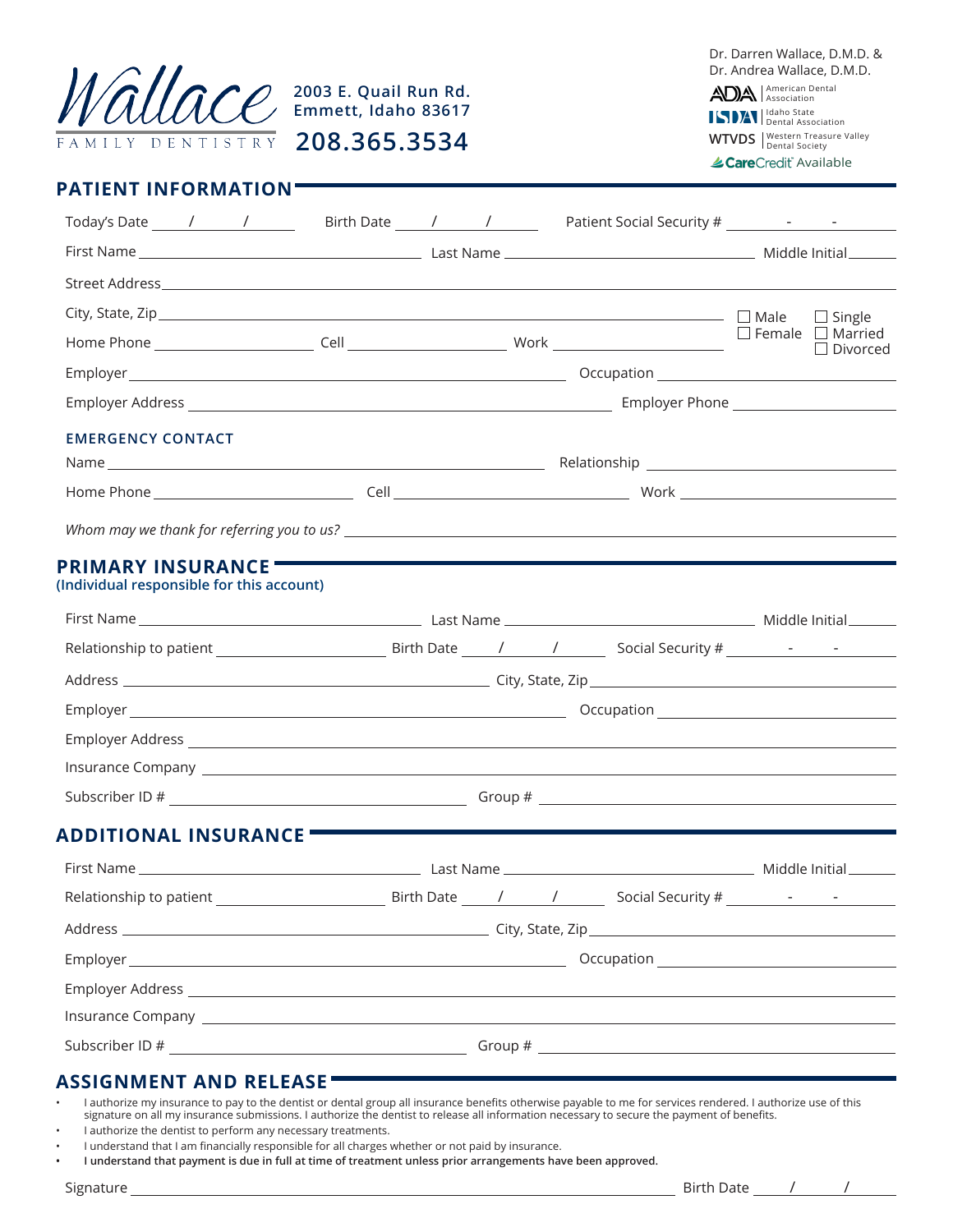## **DENTAL HISTORY**

|                                                                 | Check yes or no if you have ever had problems with any of the following:                                                                                             |                                                                                                                          |                                                                                                                                     |
|-----------------------------------------------------------------|----------------------------------------------------------------------------------------------------------------------------------------------------------------------|--------------------------------------------------------------------------------------------------------------------------|-------------------------------------------------------------------------------------------------------------------------------------|
| $\Box$ Y $\Box$ N Bad Breath<br>$\Box$ Y $\Box$ N Bleeding Gums | $\Box$ Y $\Box$ N Food collection between teeth<br>$\Box$ Y $\Box$ N Grinding or clenching teeth<br>□Y□N Clicking or popping jaw □Y□N Loose teeth or broken fillings | $\Box$ Y $\Box$ N Periodontal treatment<br>$\Box$ Y $\Box$ N Sensitivity to cold<br>$\Box$ Y $\Box$ N Sensitivity to hot | $\Box$ Y $\Box$ N Sensitivity to sweets<br>$\Box$ Y $\Box$ N Sensitivity when biting<br>$\Box$ Y $\Box$ N Sores or growths in mouth |
|                                                                 |                                                                                                                                                                      |                                                                                                                          |                                                                                                                                     |
|                                                                 | Have you ever experienced an adverse reaction during, or in conjunction with, a medical or dental procedure?<br>$\Box Y \Box N$                                      |                                                                                                                          |                                                                                                                                     |
|                                                                 |                                                                                                                                                                      |                                                                                                                          |                                                                                                                                     |
| <b>MEDICAL HISTORY</b>                                          |                                                                                                                                                                      |                                                                                                                          |                                                                                                                                     |
|                                                                 |                                                                                                                                                                      |                                                                                                                          |                                                                                                                                     |
|                                                                 |                                                                                                                                                                      |                                                                                                                          |                                                                                                                                     |
|                                                                 |                                                                                                                                                                      |                                                                                                                          |                                                                                                                                     |
|                                                                 |                                                                                                                                                                      |                                                                                                                          |                                                                                                                                     |
|                                                                 |                                                                                                                                                                      |                                                                                                                          |                                                                                                                                     |
|                                                                 | Have you ever taken Fen-Phen/Redux? $\Box Y \Box N$ Have you ever been advised to take antibiotics prior to dental treatment? $\Box Y \Box N$                        |                                                                                                                          |                                                                                                                                     |
|                                                                 | Women: Are you pregnant?<br>$\square Y \square N$ Nursing? $\square Y \square N$ Taking birth control pills? $\square Y \square N$                                   |                                                                                                                          |                                                                                                                                     |
|                                                                 | Check yes or no if you have ever had problems with any of the following:                                                                                             |                                                                                                                          |                                                                                                                                     |
| $\Box$ Y $\Box$ N AIDS/HIV positive                             | $\Box$ Y $\Box$ N Cortisone treatments                                                                                                                               | $\Box$ Y $\Box$ N Hepatitis                                                                                              | $\Box$ Y $\Box$ N Respiratory disease                                                                                               |
| $\Box$ Y $\Box$ N Anaphylaxis                                   | □Y□N Cough, persistent                                                                                                                                               | $\square$ Y $\square$ N High Blood Pressure                                                                              | □Y□N Rheumatic/scarlet fever                                                                                                        |
| $\Box$ Y $\Box$ N Anemia                                        | $\Box$ Y $\Box$ N Coughing up blood                                                                                                                                  | $\Box$ Y $\Box$ N Jaw pain                                                                                               | $\Box$ Y $\Box$ N Shingles                                                                                                          |
| $\Box$ Y $\Box$ N Arthritis, rheumatism                         | $\Box$ Y $\Box$ N Diabetes                                                                                                                                           | □Y□N Kidney disease or malfunction □Y□N Shortness of breath                                                              |                                                                                                                                     |
| $\Box$ Y $\Box$ N Artificial heart valve(s)                     | $\Box Y \Box N$ Epilepsy                                                                                                                                             | $\Box$ Y $\Box$ N Liver disease                                                                                          | $\Box$ Y $\Box$ N Surgical implant(s)                                                                                               |
| $\Box$ Y $\Box$ N Artificial joints (hips, knees)               | $\Box$ Y $\Box$ N Fainting                                                                                                                                           | $\Box$ Y $\Box$ N Latex allergy                                                                                          | $\Box$ Y $\Box$ N Stroke                                                                                                            |
| $\Box$ Y $\Box$ N Asthma                                        | $\Box$ Y $\Box$ N Food allergies                                                                                                                                     | $\Box$ Y $\Box$ N Mitral valve prolapse                                                                                  | $\Box$ Y $\Box$ N Swelling of feet or ankles                                                                                        |
| $\Box$ Y $\Box$ N Back problems                                 | □Y□N Glaucoma                                                                                                                                                        | $\Box$ Y $\Box$ N Nervous problems                                                                                       | $\Box$ Y $\Box$ N Thyroid disease or malfunction                                                                                    |
| $\Box$ Y $\Box$ N Blood disease                                 | $\square$ Y $\square$ N Headaches                                                                                                                                    | □Y□N Osteoporosis                                                                                                        | □Y□N Tobacco habit                                                                                                                  |
| $\square$ Y $\square$ N Cancer Details:                         | □Y□N Heart murmur                                                                                                                                                    | $\Box$ Y $\Box$ N Pacemaker/heart surgery                                                                                | □Y□N Ulcer/colitis                                                                                                                  |
| □Y□N Chemical dependency                                        | □Y□N Heart problems Details:                                                                                                                                         | $\Box$ Y $\Box$ N Psychiatric care                                                                                       | $\Box$ Y $\Box$ N Venereal disease                                                                                                  |
| $\Box$ Y $\Box$ N Chemotherapy<br>Date                          | □Y□N Hemophilia/Abnormal bleeding                                                                                                                                    | $\Box$ Y $\Box$ N Rapid weight gain or loss                                                                              |                                                                                                                                     |
| $\Box$ Y $\Box$ N Circulatory problems                          | $\Box$ Y $\Box$ N Herpes                                                                                                                                             | $\Box$ Y $\Box$ N Radiation treatment<br>Date:                                                                           |                                                                                                                                     |
| <b>MEDICATIONS</b>                                              |                                                                                                                                                                      | <b>ALLERGIES</b>                                                                                                         |                                                                                                                                     |
| List medications and dosages you are currently taking:          |                                                                                                                                                                      | $\square$ Aspirin                                                                                                        | $\square$ Penicillin                                                                                                                |
|                                                                 |                                                                                                                                                                      | $\Box$ Codeine                                                                                                           | $\square$ Sulfa                                                                                                                     |
|                                                                 |                                                                                                                                                                      | $\Box$ Iodine                                                                                                            | $\Box$ Other (please list)                                                                                                          |
|                                                                 |                                                                                                                                                                      | $\Box$ Latex                                                                                                             |                                                                                                                                     |

Have you ever taken bisphosphonate drugs such as *Fosamax, Actonel, Zometa, Aredia, Didronel, Boniva, Bonefos* or *Skelid* used to treat osteoporosis or bone cancer?  $\Box Y \Box N$ 

Local Anesthetic

Pharmacy:

Pharmacy Phone: